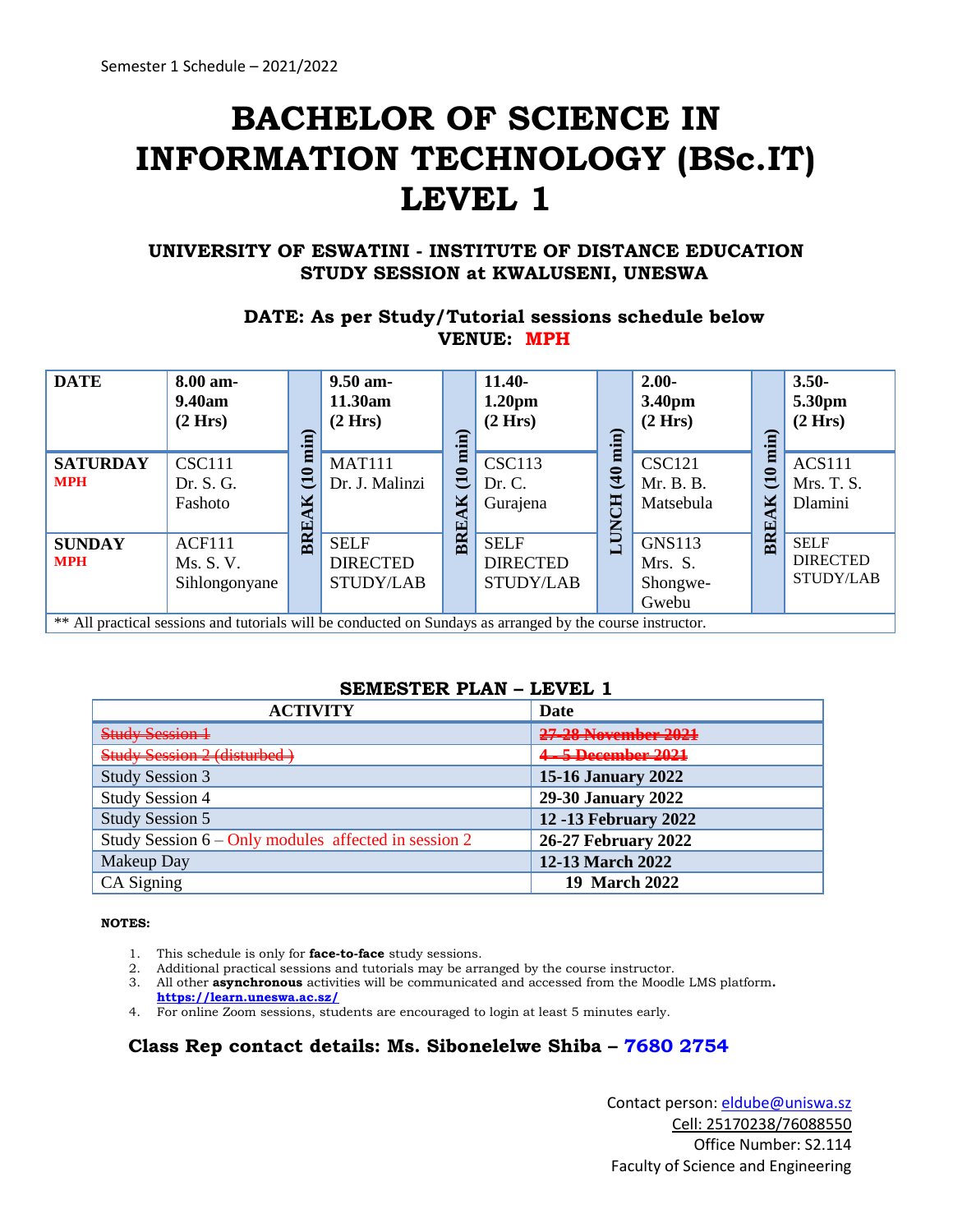# **BACHELOR OF SCIENCE IN INFORMATION TECHNOLOGY (BSc.IT) LEVEL 2**

### **UNIVERSITY OF ESWATINI - INSTITUTE OF DISTANCE EDUCATION STUDY SESSION at KWALUSENI, UNESWA DATE: As per Study/Tutorial sessions schedule below VENUE: TENT 2**

| <b>DATE</b>                                                                         | $8.00$ am -<br>9.40am(2Hr)                                                                                                 |                                         | $9.50$ am-<br>11.30am (2 Hrs)                                                              |                                  | $11.40-$<br>$1.20 \text{pm}$ $(2 \text{ Hrs})$                                                                                                                     |                               | $2.00 -$<br>$3.40 \text{pm}$ (2 Hrs)                                            |                                      | $3.50 -$<br>$5.30pm$ (2 Hrs)                                            |
|-------------------------------------------------------------------------------------|----------------------------------------------------------------------------------------------------------------------------|-----------------------------------------|--------------------------------------------------------------------------------------------|----------------------------------|--------------------------------------------------------------------------------------------------------------------------------------------------------------------|-------------------------------|---------------------------------------------------------------------------------|--------------------------------------|-------------------------------------------------------------------------|
| <b>SATURDAY</b><br><b>TENT 2</b><br><b>SUNDAY</b><br><b>TENT 2</b><br>$\cdots$<br>. | <b>CSC203</b><br>Dr. Z. P.<br>Ncube<br><b>EFM103</b><br>Ms.S.<br>Malindzisa<br>$(CS.Ed. Only -$<br>Commerce Lab)<br>$\sim$ | min)<br>$\tilde{E}$<br>AK<br><b>BRE</b> | <b>CSC205</b><br>Ms. F. Madlala<br>CSC213 LAB<br>(Group $A -$<br>Commerce Lab)<br>$\cdots$ | min<br>0<br>ਦ<br>AK<br>BRE.<br>. | <b>BUS211</b><br>Mr. T. S.<br>Lukhele<br><b>CTE101</b><br>Prof. O. I.<br>Oloyede<br>$(CS.Ed. Only -$<br><b>MPH)</b><br>CSC213 LAB<br>(Group $B -$<br>Commerce Lab) | min<br>$\frac{1}{4}$<br>LUNCH | <b>CSC213</b><br>Mr. N. E.<br>Khumalo<br><b>LAB SESSION/</b><br><b>TUTORIAL</b> | $min$ )<br>$\tilde{E}$<br>AK<br>BRE. | <b>CSC251</b><br>Mr. J. Islam<br><b>LAB SESSION/</b><br><b>TUTORIAL</b> |

\*\* All practical sessions and tutorials will be conducted on Sundays as arranged by the course instructor.

## **SEMESTER PLAN – LEVEL 2**

| <b>ACTIVITY</b>                                        | Date                        |
|--------------------------------------------------------|-----------------------------|
| Study Sossion 1<br>DUREY DOOROH 1                      | 27-28 November 2021         |
| Study Session 2 (disturbed-                            | 4-5 December 2021           |
| <b>Study Session 3</b>                                 | <b>15-16 January 2022</b>   |
| <b>Study Session 4</b>                                 | 29-30 January 2022          |
| <b>Study Session 5</b>                                 | <b>12 -13 February 2022</b> |
| Study Session $6 - Only$ modules affected in session 2 | <b>26-27 February 2022</b>  |
| Makeup Day                                             | 12-13 March 2022            |
| CA Signing                                             | 19 March 2022               |

#### **NOTES:**

- 1. This schedule is only for **face-to-face** study sessions.
- 2. Additional practical sessions and tutorials may be arranged by the course instructor.
- 3. All other **asynchronous** activities will be communicated and accessed from the Moodle LMS platform**.**
- **<https://learn.uneswa.ac.sz/>**
- 4. For online Zoom sessions, students are encouraged to login at least 5 minutes early.

Contact person: eldube@uniswa.sz Cell: 25170238/76088550 Office Number: S2.114 Faculty of Science and Engineering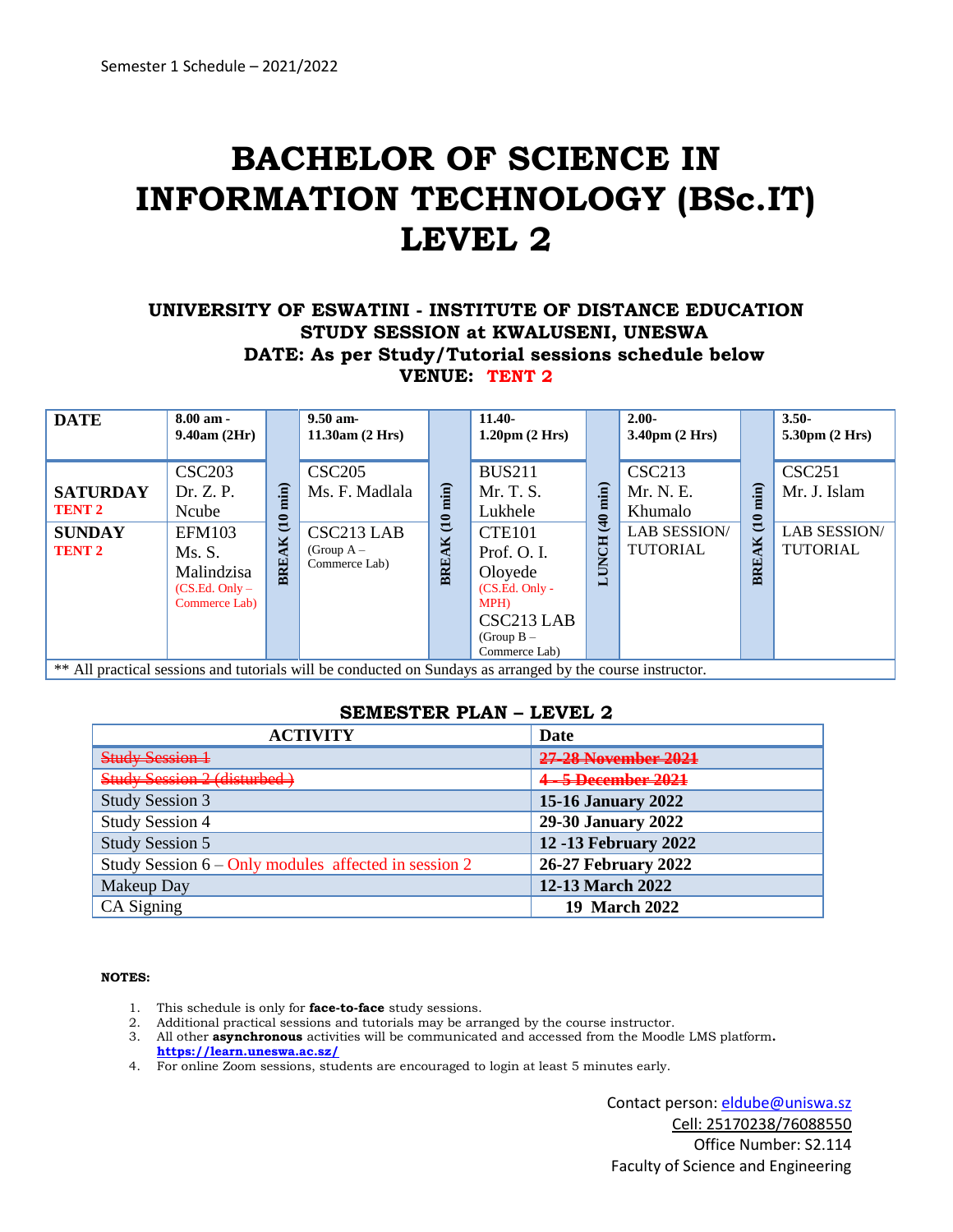**Class Rep contact details: Mr. Brian Shiba – 7810 3880**

## **BACHELOR OF SCIENCE IN INFORMATION TECHNOLOGY (BSc.IT) LEVEL 3**

## **UNIVERSITY OF ESWATINI - INSTITUTE OF DISTANCE EDUCATION STUDY SESSION at KWALUSENI, UNESWA DATE: As per Study/Tutorial sessions schedule below VENUE: IDE Computer Lab**

| <b>DATE</b>                                | 8.00 am-<br>9.40am<br>(2 Hrs)      | min)                         | $9.50$ am-<br>11.30am<br>(2 Hrs)       | min)                       | $11.40-$<br>1.20 <sub>pm</sub><br>(2 Hrs) | $\mathbf{H}$          | $2.00 -$<br>3.40pm<br>(2 Hrs)           | min)                          | $3.50 -$<br>5.30pm<br>(2 Hrs)                         |
|--------------------------------------------|------------------------------------|------------------------------|----------------------------------------|----------------------------|-------------------------------------------|-----------------------|-----------------------------------------|-------------------------------|-------------------------------------------------------|
| <b>SATURDAY</b><br><b>IDE Comp.</b><br>Lab | <b>CSC433</b><br>Mr. E.<br>Mbunge  | 0<br>$\bar{\mathbf{u}}$<br>M | <b>CSC371</b><br>Dr. P. M.<br>Mashwama | 0<br>$\bar{\Xi}$<br>⊠<br>囯 | <b>CSC431</b><br>Mr. B. B.<br>Matsebula   | $\tilde{4}$<br>프<br>Ž | <b>CSC393</b><br>Prof. B.<br>Akinnuwesi | $\bar{\mathbf{u}}$<br>⊠<br>ŒÌ | <b>LAB SESSION/</b><br>TUTORIAL/<br><b>GROUP WORK</b> |
| <b>SUNDAY</b><br><b>IDE Comp.</b><br>Lab   | <b>CSC311</b><br>Mr. E. L.<br>Dube | BRE.                         | <b>CSC311</b><br>Mr. E. L.<br>Dube     | BR                         | <b>CSC393</b><br>Prof. B.<br>Akinnuwesi   |                       | LAB<br>SESSION/<br>TUTORIAL             | $_{\rm BR}$                   | <b>LAB SESSION/</b><br><b>TUTORIAL</b>                |

\*\* All practical sessions and tutorials will be conducted on Sundays as arranged by the course instructor.

#### **SEMESTER PLAN – LEVEL 3**

| <b>ACTIVITY</b>                                                                                            | <b>Date</b>                 |
|------------------------------------------------------------------------------------------------------------|-----------------------------|
| Study Session 1                                                                                            | 27.28 November 2021         |
| Chidy Cossion 7 (disturbed<br>$\overline{U}$ it is a property of $\overline{U}$ , the initial contribution | 4-5 December 2021           |
| <b>Study Session 3</b>                                                                                     | <b>15-16 January 2022</b>   |
| <b>Study Session 4</b>                                                                                     | 29-30 January 2022          |
| <b>Study Session 5</b>                                                                                     | <b>12 -13 February 2022</b> |
| Study Session $6 - Only$ modules affected in session 2                                                     | <b>26-27 February 2022</b>  |
| <b>Makeup Day</b>                                                                                          | 12-13 March 2022            |
| CA Signing                                                                                                 | 19 March 2022               |

#### **NOTES:**

- 1. This schedule is only for **face-to-face** study sessions.
- 2. Additional practical sessions and tutorials may be arranged by the course instructor.
- 3. All other **asynchronous** activities will be communicated and accessed from the Moodle LMS platform**. <https://learn.uneswa.ac.sz/>**
- 4. For online Zoom sessions, students are encouraged to login at least 5 minutes early.

Contact person: eldube@uniswa.sz Cell: 25170238/76088550 Office Number: S2.114 Faculty of Science and Engineering